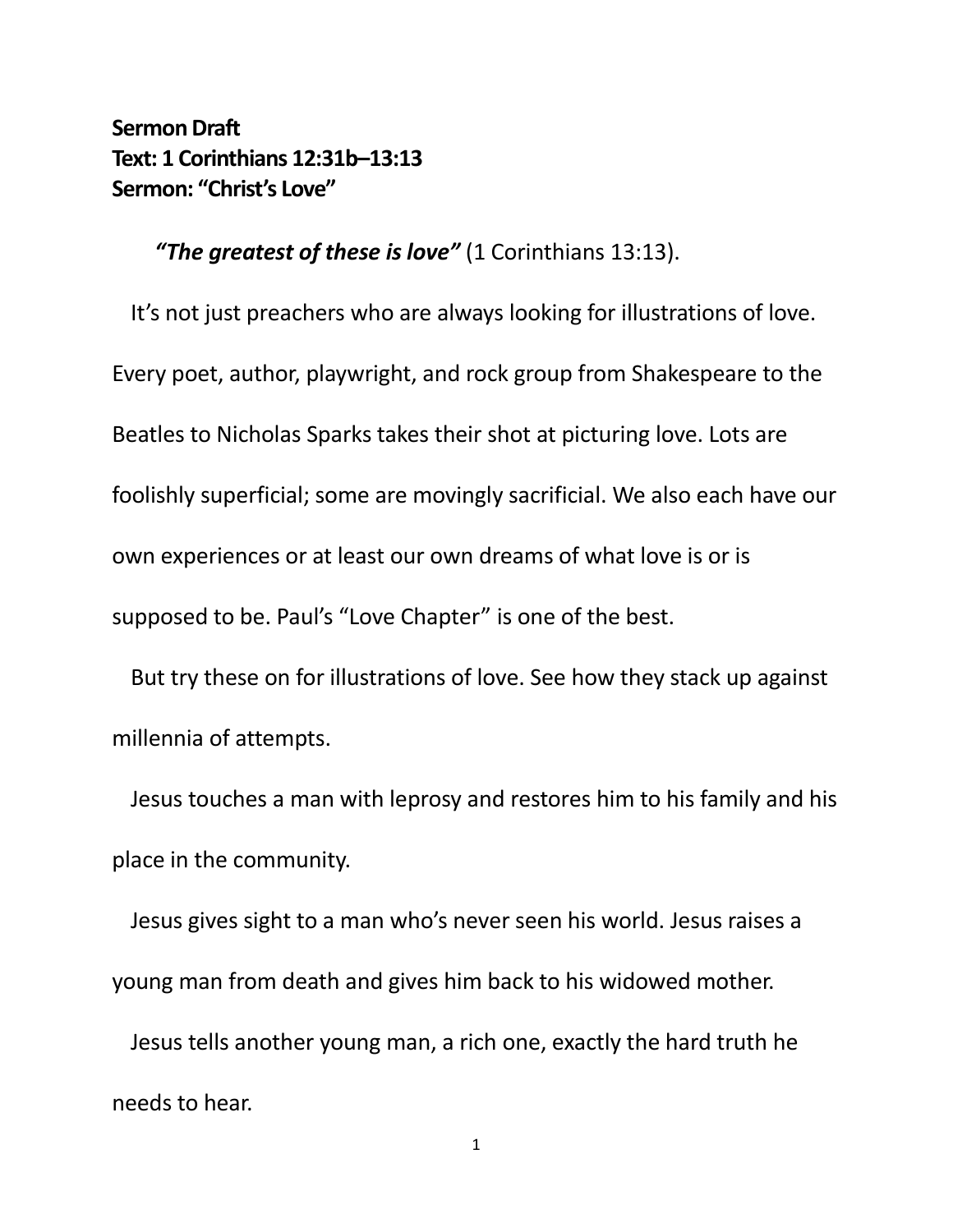Jesus calls to a man up in a tree who's long been an outcast from polite society and then goes to be a guest in his home.

Jesus forgives a woman who everyone knows has sinned much. Jesus weeps when he sees the sadness death brings.

Jesus promises paradise to a criminal dying an agonizing death. Jesus takes everyone's death upon himself so that we will live forever. How are these for illustrations of love?

Just picture it: The bride and the groom standing there at the altar, holding hands, looking into each other's eyes. They are so young and eager for the future. Then the pastor reads, "Love is patient, love is kind . . ." It's such a familiar scene, isn't it? Perhaps today's Epistle from 1 Corinthians was even read at your own wedding. If so, you may have thought at the time that these words were specifically intended for married couples. You probably hoped that you would always have such a perfect love as Paul described. However, if you have been married for some time or know people who have been married for a while, you surely know that such perfect love is incredibly difficult to maintain.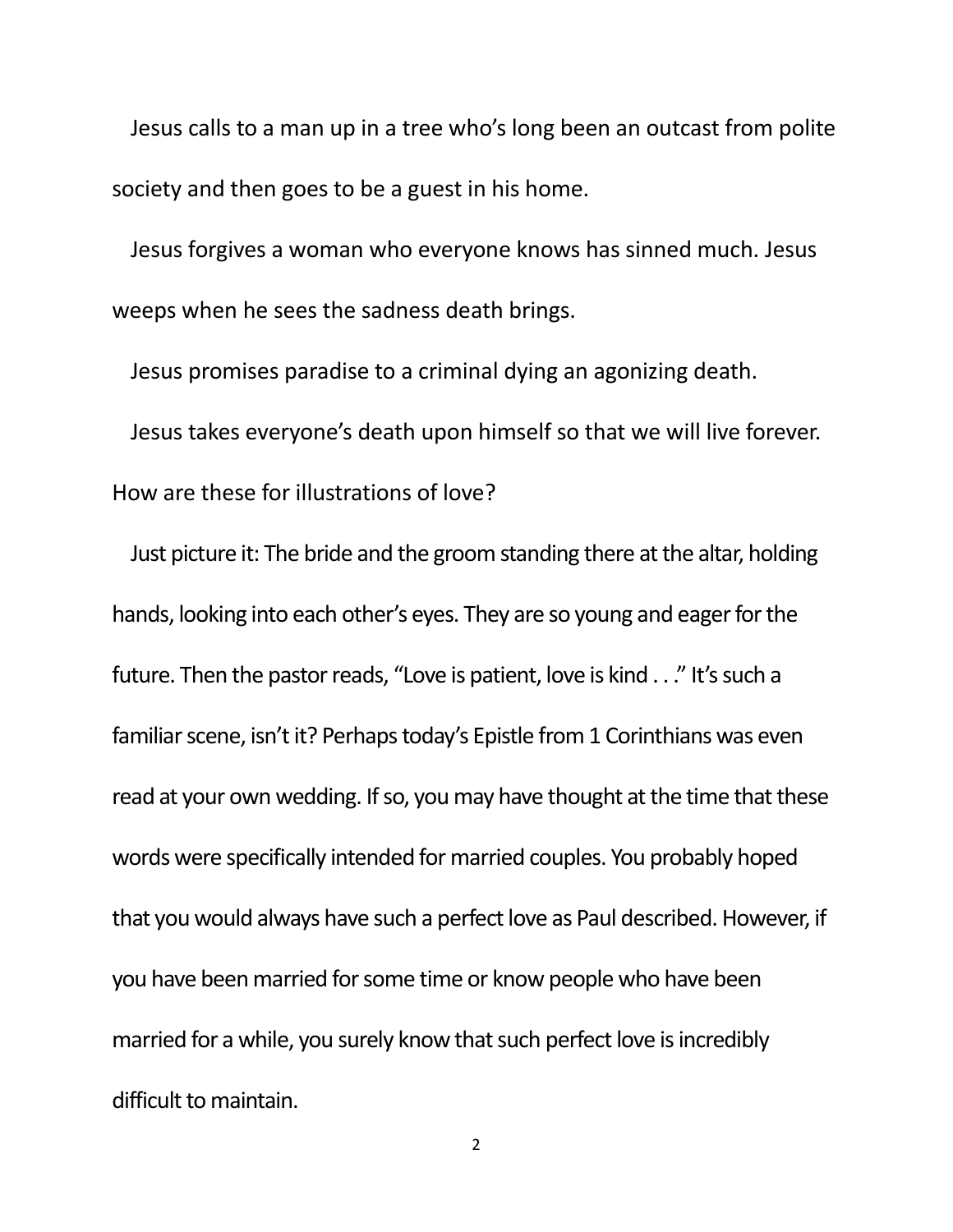Marriage, however, wasn't exactly what Paul was talking about when he wrote this text. The truth is this text was really intended for perhaps the most dysfunctional and loveless congregation in the New Testament: the Corinthian congregation. They were a congregation full of sexual immorality, division, lawsuits. Their division was made most clear at the table, where they could not even eat with one another. Not even the Lord's Supper. They truly were a congregation that had forgotten what it meant to be loved by Christ and to love others. But this must not be the case for us. For Paul in our text has shown us a more excellent way: Christ's cross is the source and norm of Christian love and life.

Now it's true that Paul's words set a high standard and I would dare to say a standard that none of us keeps. Would any here boast he or she has perfect love? Would any here say you've never let your anger get the best of you or held a grudge? Would any here say you never lose your patience? Would any suggest that you've never spoken a lie to a loved one? Would any here say you're completely selfless and not self-seeking? No, to say such things would be nothing but nonsense and lies. We all have fallen short.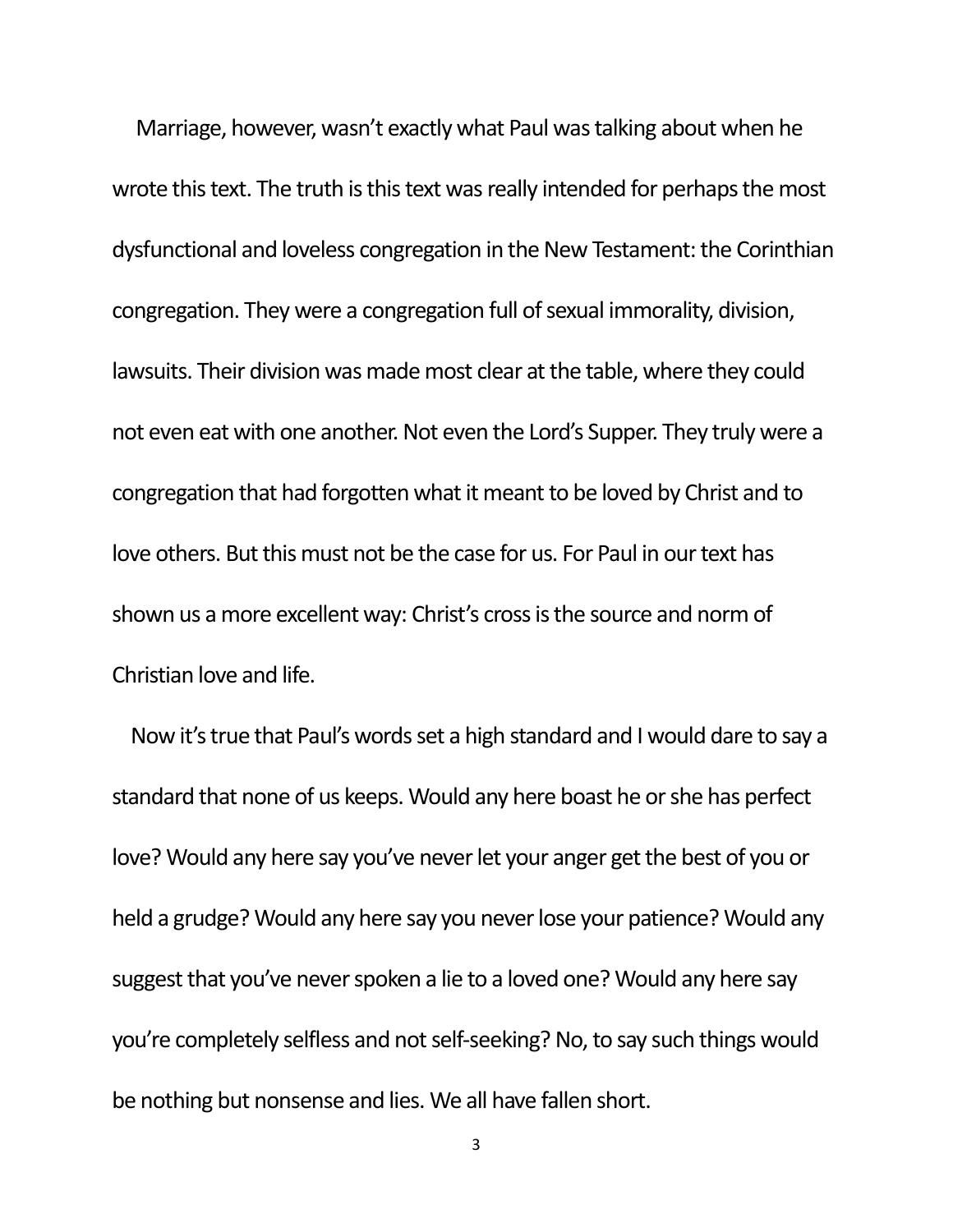The truth is that there is but one who keeps such love: Christ. And when we compare our love to his, we find that Christ's cross shows us how sinful, selfcentered, and imperfect our love truly is.

Indeed, it was on that cross where he, who is love incarnate, bore all things and endured all things. It was he who did not insist on his own way, and it was he who refused to resent those who sinned against him so greatly, but prayed, *"Father, forgive them."* It was he who had suffered long while disobedient and sinful people failed him again and again. It was he who now on the cross chose to suffer for those very same people that they might be forgiven of their sins. It was he who was without sin but full of love. And, indeed, we can never measure up to such love. We are ever only but a poor reflection of Christ, if not a distortion.

Yet that is all the better, for Christ came to love a loveless people that they may lovely be, to paraphrase one of our hymns (LSB 430:1). He did not love us because we were lovely but rather because he is the God who is merciful. And this is seen no better than on the cross. For Christ's cross does not only reveal our sinful love but much more his forgiving, perfect love.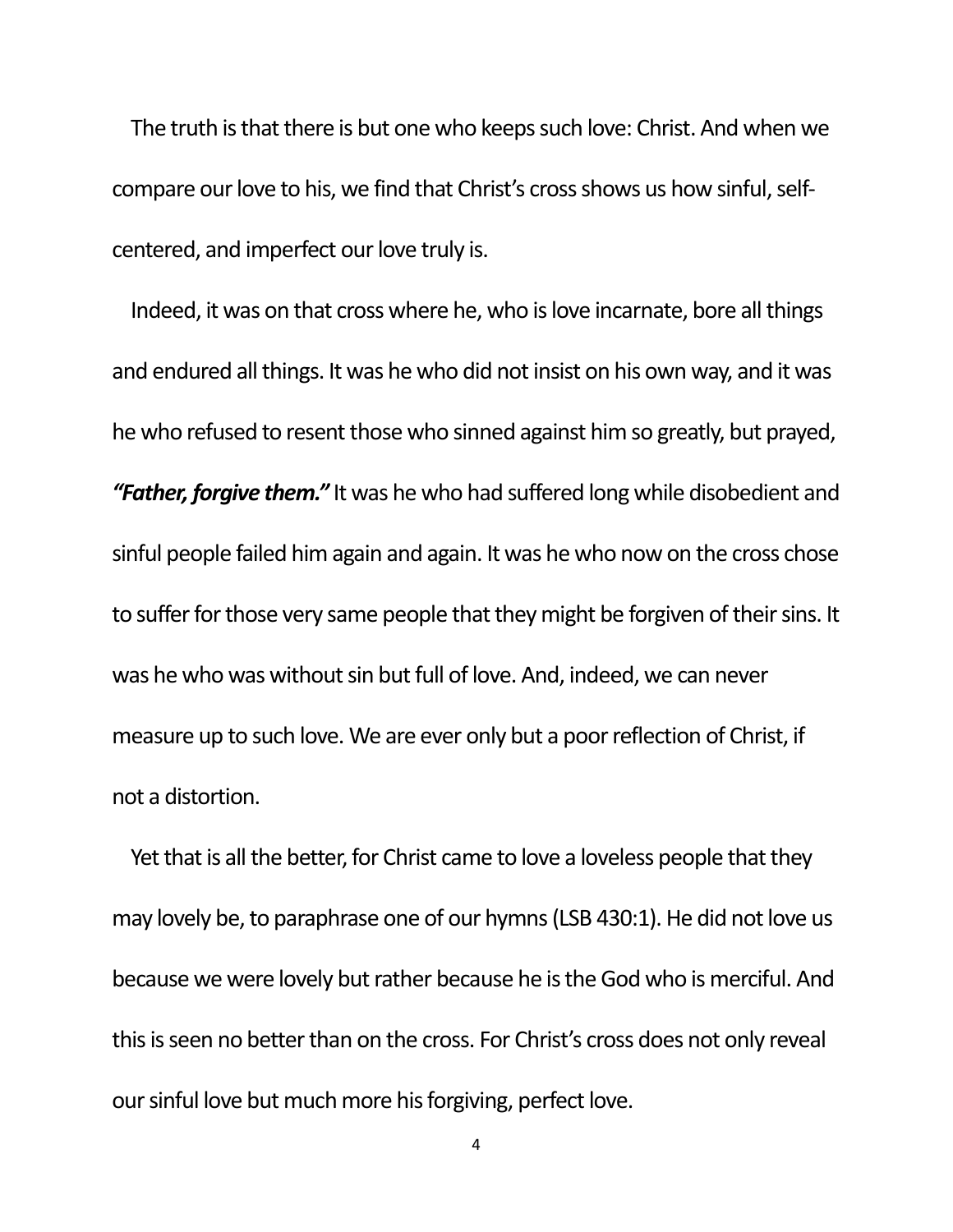After all, did not Christ say, *"Greater love has no one than this, that someone lay down his life for his friends"* (John 15:13)? And is this not what he did? He laid down his life for his friends, indeed for you and for me. And in doing so, he, the Son of God Incarnate, showed once and for all that *"God is love"* (1 John 4:16). He showed his love by allowing his blood to be poured out as a sacrifice for all mankind, even those who hated him. He was crucified that we might be forgiven. Indeed, *"God shows his love for us in that while we were still sinners, Christ died for us"* (Romans 5:8).

Brothers and sisters, Christ does not love his Church because we are spotless and clean or without sin; he loves us so that he might make us perfect, without any spot or blemish, that we might be holy and blameless. And we must never forget this, for it is both the beginning and end of our love.

The Corinthians were more concerned with external appearances than with this forgiveness. Some boasted of their gifts, others of their tongues, and others of their knowledge; yet all these things will pass away. Indeed, every external gift you have in this life will pass away. But love will not.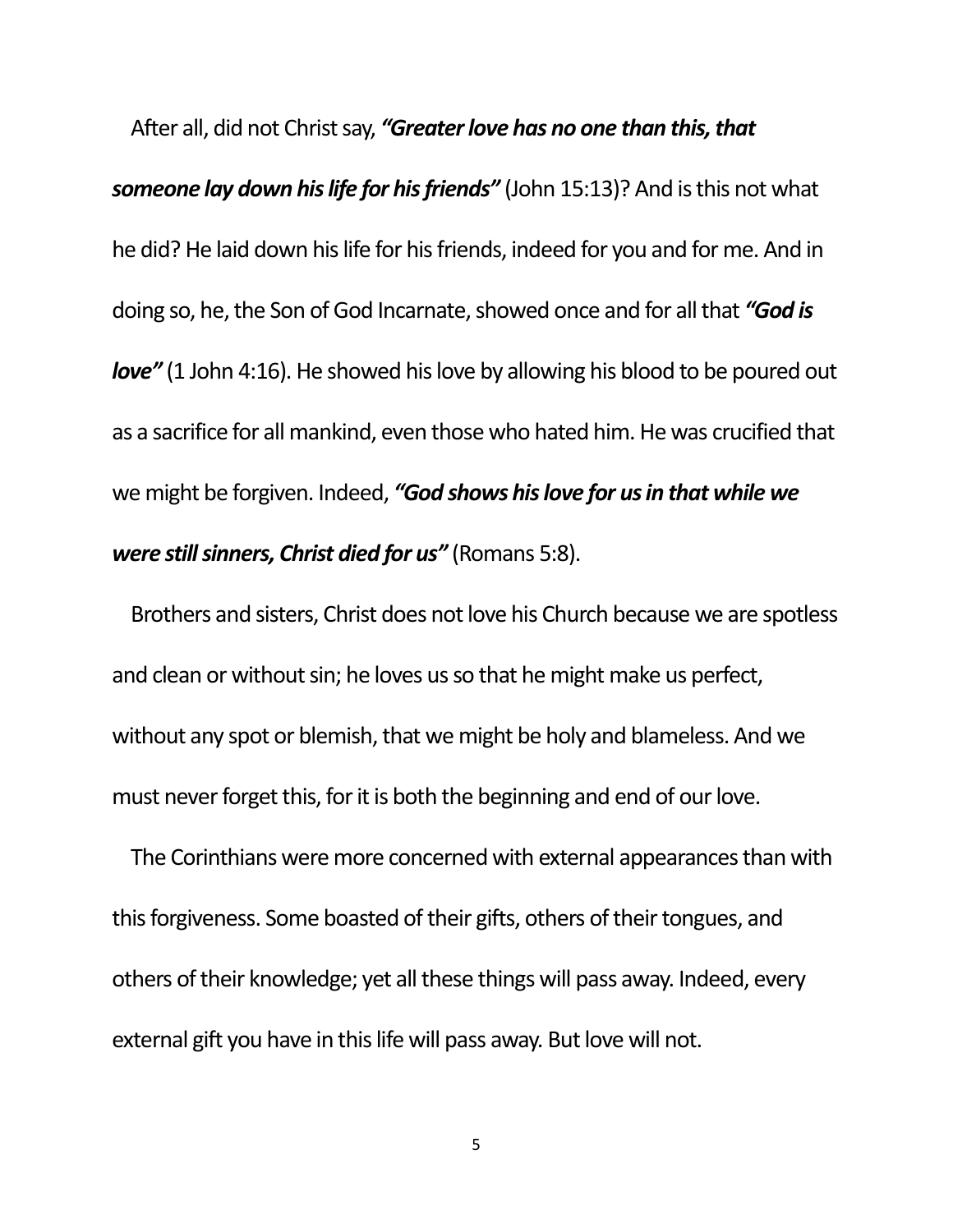Because the love God has for us and for our brothers and sisters in Christ will always endure, even into eternity. Indeed, in the words of the Gradual, great is God's steadfast love toward us and his faithfulness endures forever (Psalm 117:2).

Therefore, we must hold this cross of Christ before our eyes, both to know that we are forgiven and loved as well as to know how to love. For it is Christ's cross that reveals the shape of perfect Christian love. Let us remember what Christ said: *"Take up [your] cross and follow me"* (Matthew 16:24).

Now when Christ said this, he did not mean for us to atone for the sins of others. That duty was Christ's alone. No, what Christ meant is to bear his love both in Word and deed in all we say and do, even to the point of death, even to the point of the cross, even as he showed his love for each of us. Indeed, was this not Christ's command, that we love one another even as he has loved us (John 13:34)? This is the very same love Paul describes in our text.

In this sense, this passage really does speak of the love between spouses, because it speaks of the love that all Christians ought to have for one another and for those outside the Church.